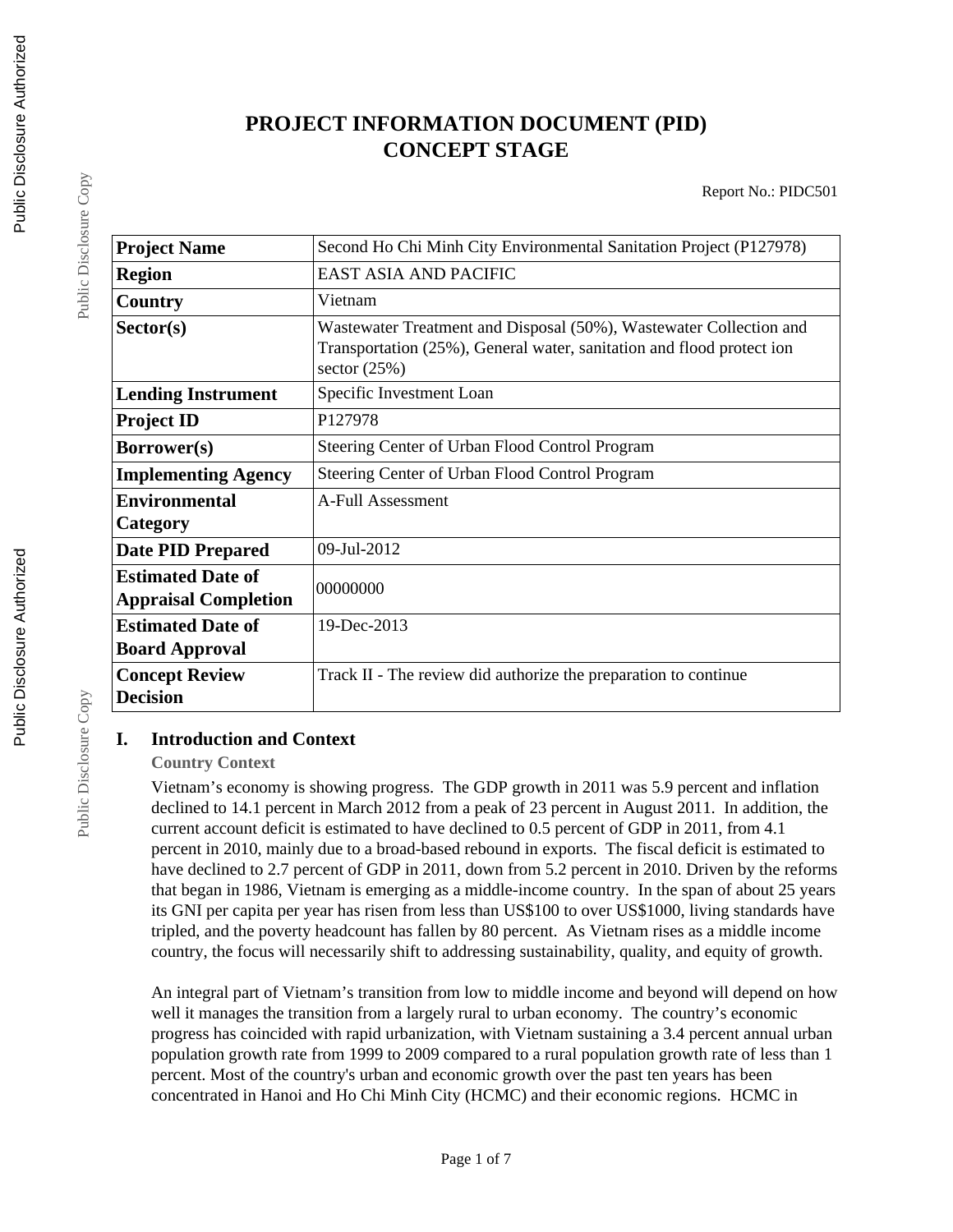particular has seen rapid economic and population growth, generating over 20 percent of the country's GDP and 45 percent of the country's manufacturing. The Government of Vietnam (GOV's) 2011-2020 Socio-Economic Development Strategy recognizes that urbanization will be necessary to promote the country's goals of industrialization and modernization. Such rapid urbanization, has created opportunities for growth but it has also resulted in increasing environmental degradation in major urban centers due to increased congestion and pollution.

#### **Sectoral and Institutional Context**

The Government is clear on its policy on water and sanitation. It plans to expand coverage to meet the growing demand and this policy is reflected in two Government decisions: Decision No. 1929 (water) and Decision No. 1930 (wastewater and drainage). For the wastewater sector, the goals of the Government and the issues in the sector are elaborated below.

Through the Orientation Plan for Urban Drainage to 2025 and Vision to 2050 (Decision No. 1930/ QD-TTg dated November 20, 2009) the Government intends to: reduce flooding in urban areas and rehabilitate existing drainage systems; expand drainage coverage to 80 percent by 2020; increase coverage of wastewater collection and treatment to 60 percent of the respective populations by 2020 for the cities of classes I to III and to 40 percent by 2020 for the towns of classes IV and V; gradually replace subsidies with user charges; and introduce wastewater treatment.

The institutional arrangements in the sector are also clear. Delivery of water and sanitation services has been decentralized to the provinces, which are responsible for project preparation and implementation. The central government is responsible for policy setting and monitoring progress in meeting sectoral targets.

While the sector policies and institutional arrangements are clear, there are issues that are faced by the sector. To support the urbanization process in a manner that protects the environment and reduces the risks to human health, there is need to improve septic tank management and collect and treat wastewater. In addition, there is need to better manage the water flow in the combined drains that carry both rain water and wastewater since during heavy rain events, polluted water can flood the streets of a city.

#### Sector Issues

Septic Tank Management: It is estimated that about 75 percent of the urban population uses septic tanks and water from the septic tanks typically flows into the combined drainage and sewerage system and is ultimately discharged in a water body without treatment. The septic tank usage is not well regulated and the sludge from the septic tanks is often not removed in a timely manner, which reduces the efficiency of treatment and increases the pollution in the water going to the drains. Further, the sludge that is collected from the septic tanks is often deposited in areas without control, creating a threat to the population's health and the environment. Improper functioning of septic tanks also affects the quality of groundwater. A recent study by the HCMC Department of Natural Resources and Environment (DONRE) estimates that 47 percent of groundwater contamination in that city is attributable to leakage from septic tanks.

Wastewater Collection and Treatment: The discharge of untreated water from septic tanks is polluting water bodies and raises environmental and health concerns. It is estimated that less than 10 percent of the wastewater that is being generated today in the country is being treated. In HCMC,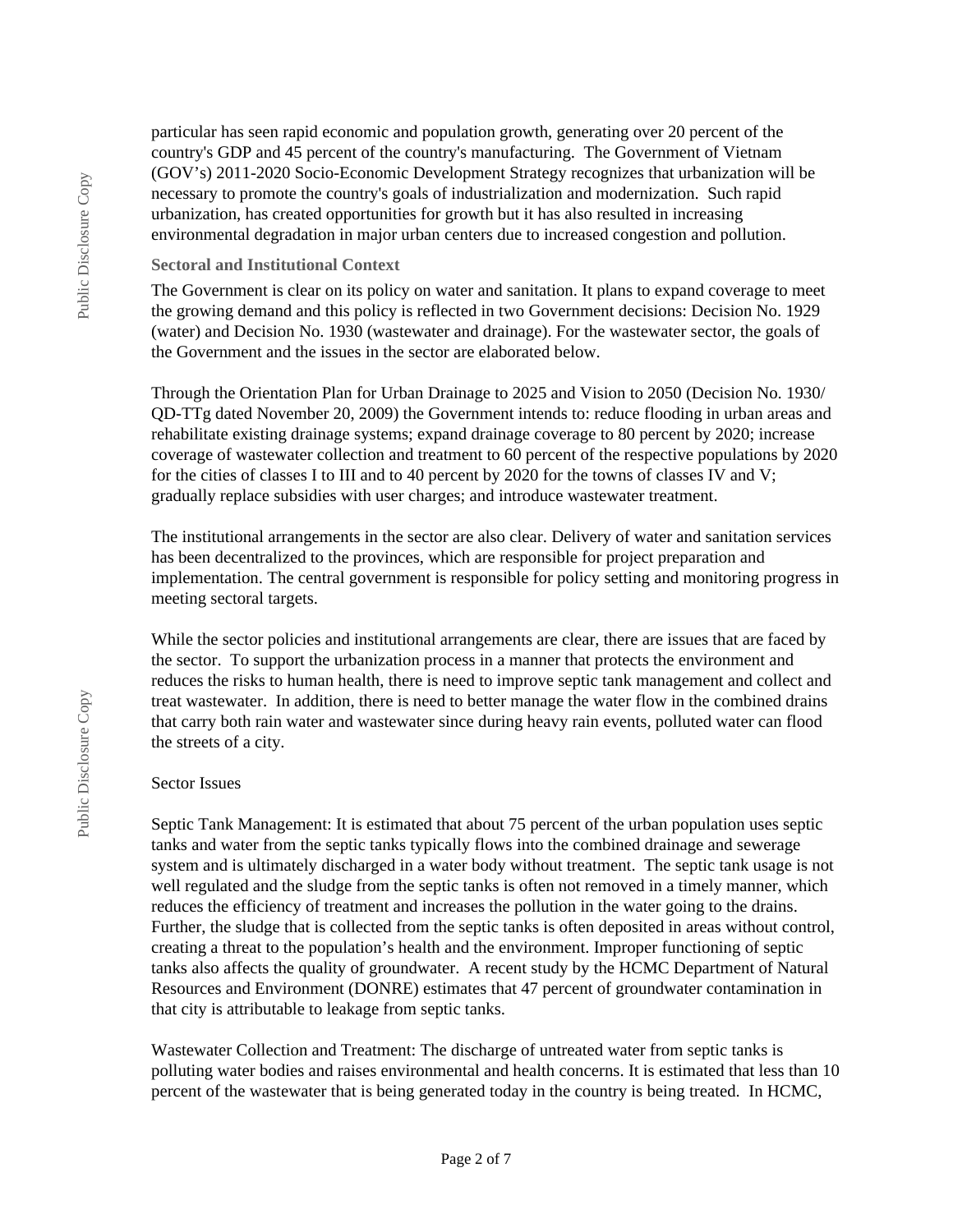about 7 percent of the wastewater collected is currently being treated. Given the growth in the urban population – by 2020 about 45 million people are expected to live in urban areas in Vietnam – there has been an increase in wastewater generated in the urban areas which has created a need to systematically collect and treat wastewater to prevent the pollution of streams and rivers. It is estimated that currently about 3.9 million m3 of wastewater is generated every day in urban areas, which is about four times the volume of urban wastewater generated in 1990 (Ministry of Construction 2009).

Sewerage and Drainage: In most urban areas, common drains carry storm water and wastewater. In wet weather conditions, these drains can overflow leading to flooding of streets with polluted water. Vietnam has a policy to ultimately separate sewers (that carry wastewater) and drains (that carry storm water) and this policy is being implemented in new development area such as District 2 in HCMC under this project. However, for existing urban areas that have combined drains, separating the systems would take time and will be expensive. For such areas, proper drainage management strategies should be in place to prevent flooding with wastewater.

#### Investments

The investment costs are high and there is a need to establish priorities as the country embarks on a program to improve sanitation practices. The costs of meeting the wastewater collection and treatment goals, as outlined in Decision 1930, are estimated to be US\$10.8 billion to 2025. This would require an estimated annual capital investment between 2010-2025 of around US\$700 million, which is ten times the historical annual investments in the sector from 1995-2010. Up to now the sector has been nearly completely dependent on the public budget for investment, with about 75 percent of the funding coming from central government sources and the rest from the provinces. The Government has a policy that the capital investments on wastewater would not be recovered through tariffs and as a result the entire investment cost would have to be borne through publ ic resources which will have a large fiscal impact. Thus, economic and prioritized decisions ne ed to be taken for investments to minimize the burden on the public budget.

#### Sustainable Operations

Wastewater and drainage services are not commercial in nature and there is a need to set up proper institutional arrangements to ensure sustainable operations. For these services, options to me rge the sanitation business with a water utility in a province or to maintain or create a separate drainage company are being considered. Furthermore, the operational costs are not fully recovered and are financed through subsidies from the province. Thus, to minimize subsidies, there is a need to select technologies that do not result in high operating costs. In addition, there is a need to establish a system through which the costs are accounted for properly and recovered to minimize the burden on the provinces. The costs can be recovered through the environmental taxes (as per Decree 67) and through wastewater fees (as per Decree 88). The environmental tax can be as much as 10 percent of the water bill and is collected by the water company; the collected funds flow directly to DONRE to cover a wide range of environmental services. The wastewater fees are not in place in many towns, which limits the ability of local governments to improve sanitation services.

#### **Relationship to CAS**

The World Bank Country Partnership Strategy (CPS, 2012-2016) for Vietnam supports investments and policies organized into a strategic framework of three pillars: (a) strengthening Vietnam's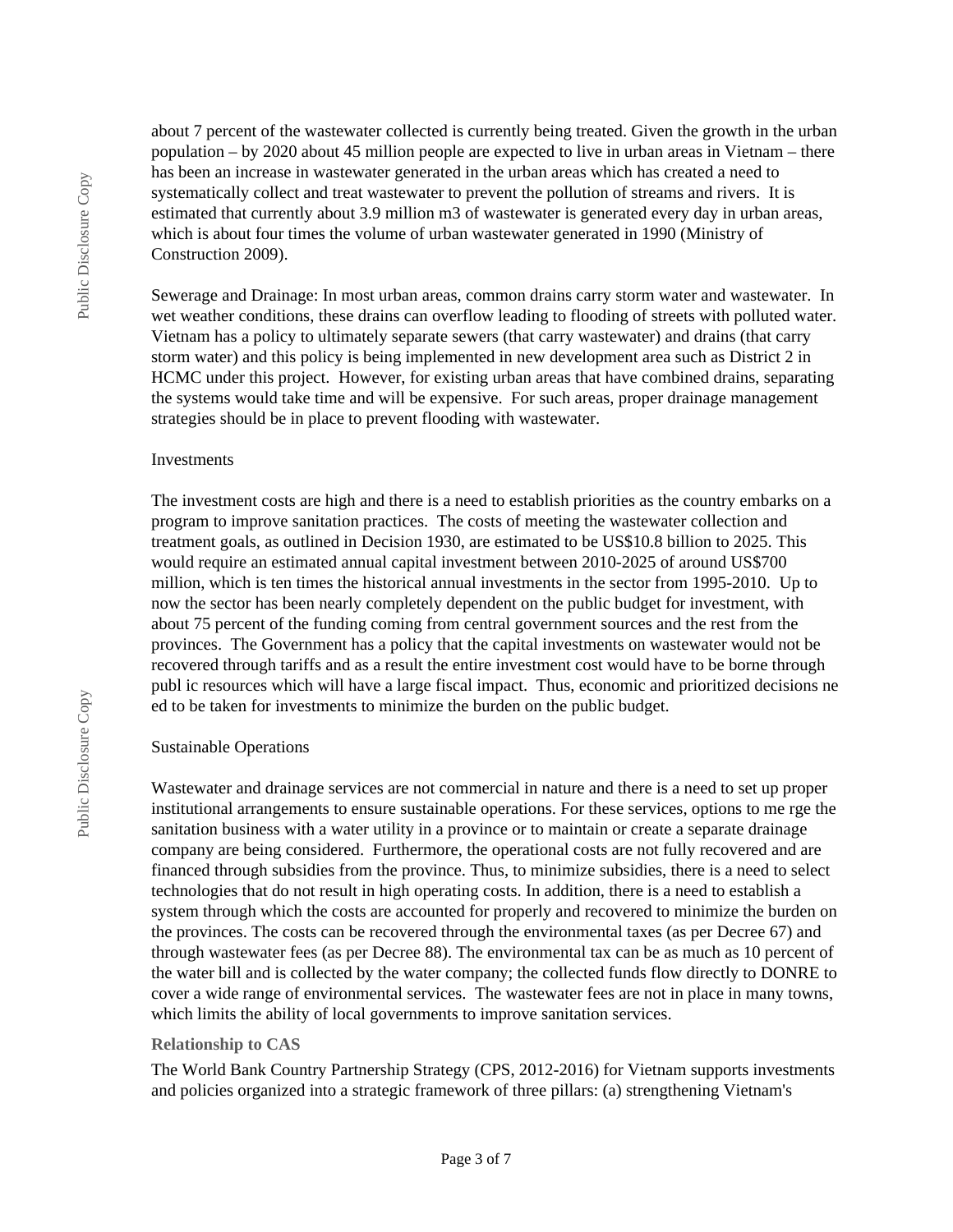competitiveness in the regional and global economy; (b) increasing the sustainability of its development; and (c) broadening access to opportunity. The CPS also has three cross cutting themes: (a) strengthening governance; (b) supporting gender equity; and (c) improving resilience in the face of external economic shocks, natural hazards and the impact of climate change. The proposed project would directly support the CPS objective of increasing sustainability of development by improving infrastructure services in a city that generates a large portion of the GDP of the country.

The project will also address the issues of governance through proposed institutional arrangements to ensure that wastewater treatment operations are carried out in a sustainable manner. The project will be also designed to increase resilience to floods. HCMC is at risk due to climate change induced sea level rise and is regularly affected by seasonal flooding. The latter is exacerbated by increased tidal flooding from sea level rise. Robust designs will be incorporated in the project to minimize the risk of flooding at the wastewater treatment plant so that the treatment of wastewater is not interrupted.

# **II. Proposed Development Objective(s)**

**Proposed Development Objective(s) (From PCN)**

The proposed project development objective (PDO) is to improve the environmental conditions in selected areas of HCMC.

#### **Key Results (From PCN)**

The achievement of the PDO will be measured through the following indicators which will be further refined during project preparation:

- The Increase in the volume of wastewater treated in the project catchment area; and
- The reduction in pollution. Biological Oxygen Demand (BOD) would be used as a parameter to measure a reduction in pollution.

# **III. Preliminary Description**

# **Concept Description**

HCMC's core urban area is divided into four main catchment areas: (a) Nhieu Loc-Thi Nghe (NLTN); (b) Tau Hu – Doi Te - Ben Nghe (THDTBN); (c) Tan Hoa - Lo Gom (THLG); and (d) Tham Luong - Ben Cat (TLBC). Together these four areas cover over halfofHCMC's population and most of its urban population. Over the past ten years, HCMC has undertaken a program to gradually clean-up these catchment areas improving their hydraulic capacity for drainage and installing and upgrading sewers and wastewater interceptors.

The World Bank has been actively supporting this process. The Bank-financed first HCMC Environmental Sanitation Project (HCMC ES) has effectively upgraded the NLTN catchment area and canal through the construction of over 70 kilometers of sewers, 8 kilometers of sewer interceptor, installation of a pumping station, and dredging and improving the embankments of the canal for improved drainage capacity. The result has been reduced flooding and the centralized collection of wastewater for over 1.2 million people in the catchment area.

In addition, through the Vietnam Urban Upgrading Project, the Bank is similarly supporting the improvement of the THLG catchment area which, when complete, will also lead to reduced flooding and the collection of wastewater for over 800,000 people. The Japanese Government has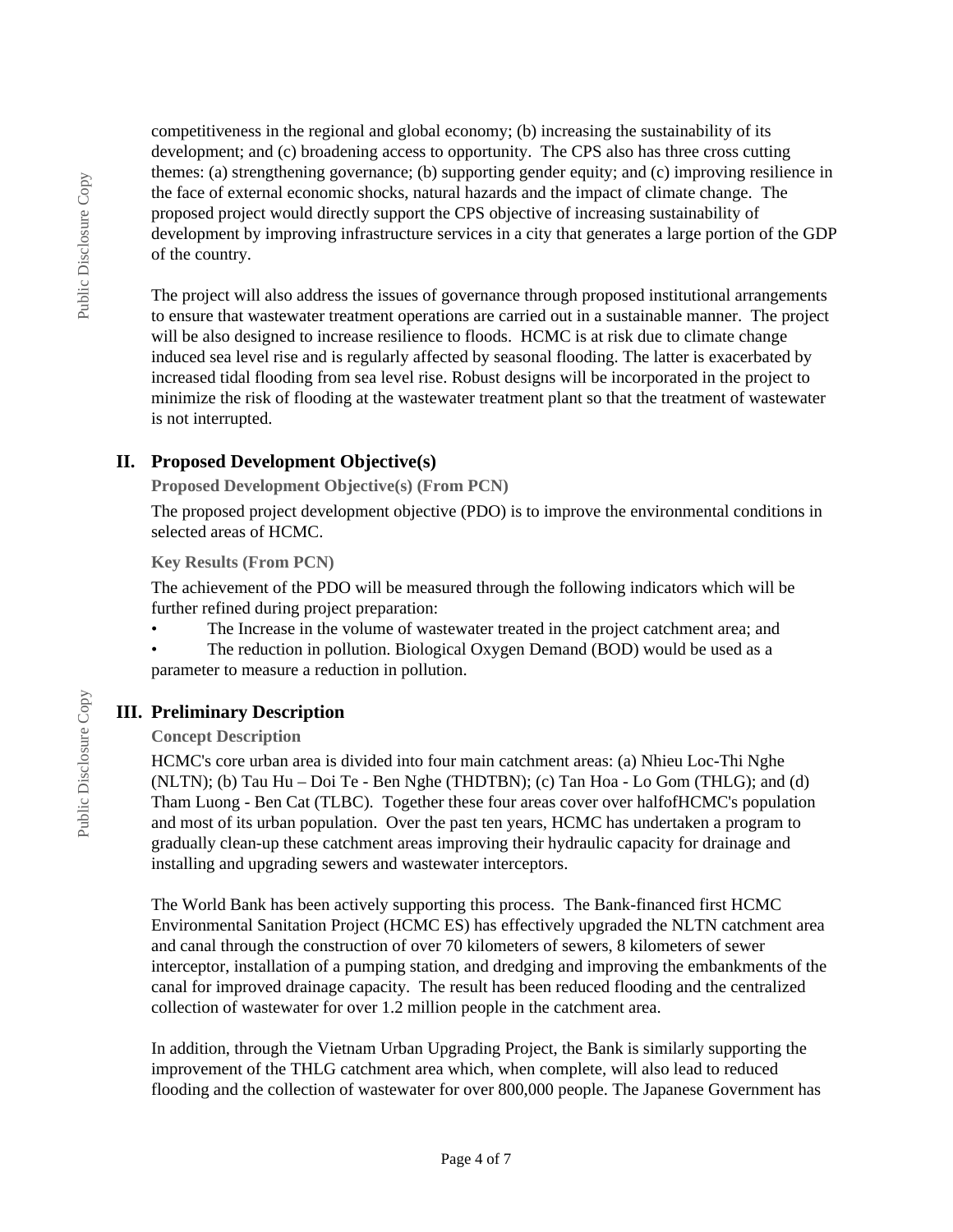been supporting similar investments in the THDTBN catchment area as part of the East West Highway project. This has resulted in a systematic upgrading of the drainage and wastewater collection capacity in the most urbanized parts of the city.

The HCMC ES2 project is a natural continuation of the Bank's HCMC ES project which closes on June 30, 2012. Under the first project, through the construction of an interceptor and rehabilitation of the drainage system, wastewater from the NLTN basin would be transferred to a pump station. Once the pump station is operational, the wastewater would be pumped under the Saigon River to District 2. The pump station and the pipe that will transfer the wastewater under the Saigon River were also included as part of the HCMC ES project. Under HCMC ES2, the focus would be to treat the wastewater from the NLTN basin. The wastewater treatment plant will be located in District 2 which is a new development area and will eventually be a financial center and provisions will be made under the project to also treat the wastewater generated in District 2.

The total cost of the project is estimated to be around US\$490 million with the proposed Bank financing of US\$450 million (US\$200 million IDA; and US\$250 million IBRD). The remaining financing (US\$40 million) will be from HCMC resources which would include financing costs of resettlement and land acquisition. The following three components are proposed:

Component 1: Wastewater Interceptor (estimated cost of US\$90 million with contingencies). An eight kilometer long interceptor (diameter of at least 3 meters) is planned in District 2 to transfer the collected wastewater from the NLTN basin to a wastewater treatment plant. The proposed routing of the interceptor will take into account the plans for development of District 2 and the capacity of the interceptor would be sufficient to also eventually transfer the wastewater from District 2 once the area develops. The HCMC authorities are planning to install secondary and tertiary sewerage pipes for District 2 and currently such investments are not included in the project. However, during project preparation the Bank will have further discussions with HCMC authorities to determine whether the project: (a) will support the construction of sewerage pipes in District 2; and/or (b) will support the rehabilitation of existing sewerage pipes and household connections in the NLTN Basin.

Component 2: Wastewater Treatment Plant (estimated cost of US\$370 million with contingencies). A wastewater treatment plant is planned for which various options are being considered, taking into account the need to meet environmental requirements and least cost, including investment cost and combined cost. The capacity of the treatment plant will also be reviewed during project preparation taking into consideration the actual water flows to the pump station during wet weather (storm water and wastewater) and dry weather (wastewater) flows – at this stage a plant with a capacity of 480,000 m3/day is being considered but this needs to reviewed further. The treatment plant will be built in phases. The wastewater treatment plant will be sized based on hydraulic and biological loads to be determined with actual measurements during project preparation. A Design Build (DB) or a Design Build Operate (DBO) scheme is being considered where a private company will design and build the system. Under a DB scheme, the operations of the plant will be handed back to HCMC officials; under a DBO scheme the private sector will operate the plant for a given period of time and also train local staff on the operation of the plant. This treatment plant is going to be one of the largest wastewater treatment plants in Vietnam and it would be important to bring in international experience in cost effective ways to operate the plant. The project will also include a sludge disposal facility, most likely to be constructed through the resources of HCMC.

Component 3: Investment Support and Institutional Development (estimated cost of US\$30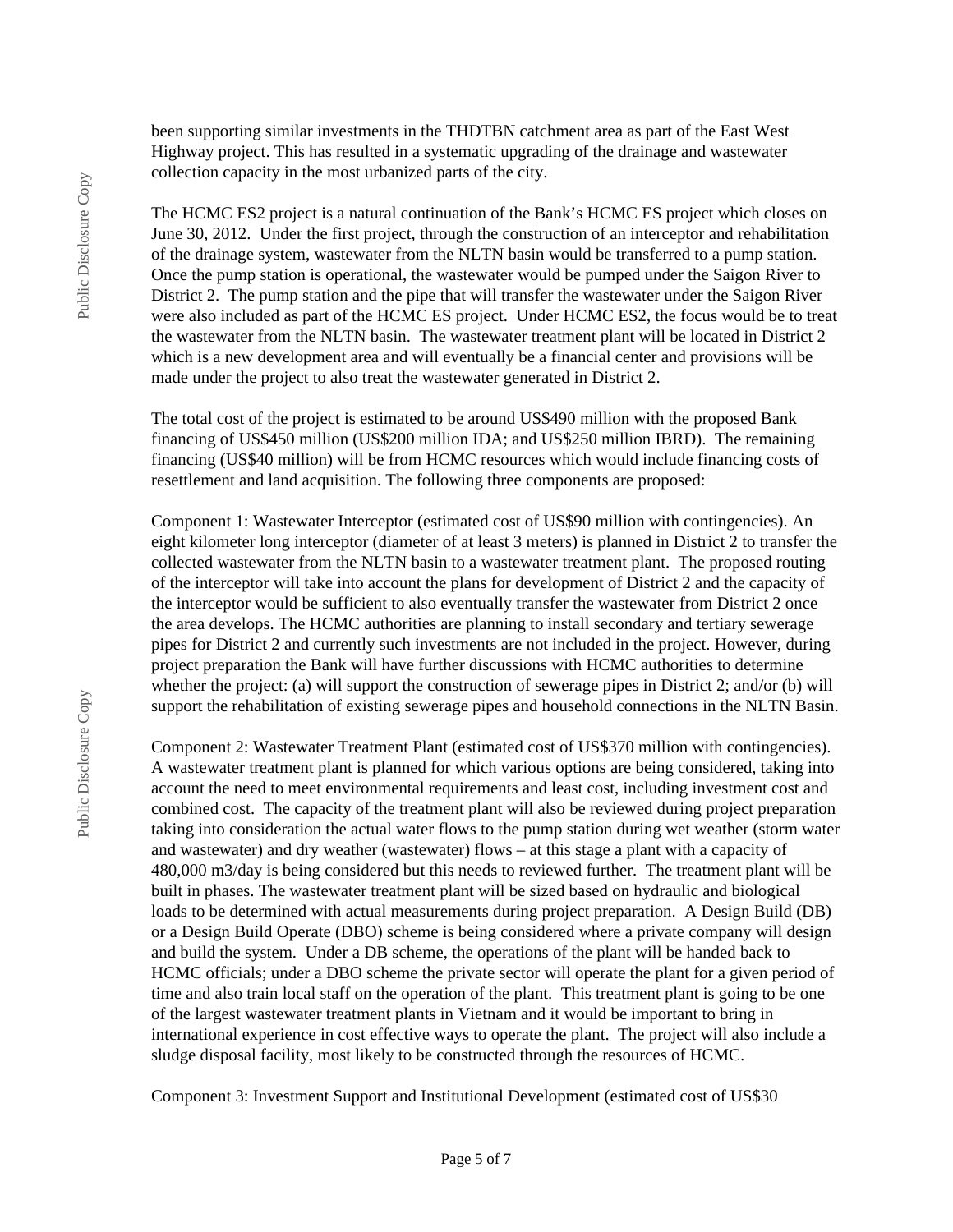million). For a project of this size, it would be important for HCMC to have the necessary resources to ensure that the investments are carried out in a proper way and that wastewater and sanitation management in the city is sustainable from environment and financial standpoints. The cost of this component is less than 7 percent of the value of investments and is fully in line with practices elsewhere.

Under the Investment Support (US\$20 million over six years), it is planned that a consulting company will be hired to assist with the pre-qualification process to select bidders for the interceptor and wastewater treatment plant, supervise construction, and regularly report to HCMC officials on the progress made. Under Institutional Development (US\$10 million over six years), the following activities are planned: update of the HCMC sewerage master plan, including drainage management as the sewers and storm water drains are connected; better septage management which would inclu de measures such as having an updated inventory of septic tanks in the project area, review of the septic tank cleaning records and ways to systematically increase the emptying of septic tanks, and recommendations on septage (solids from the septic tanks) collection and disposal practices in an environmentally friendly manner; public awareness on sanitation practices in HCMC, including a program where the public should be informed about the need to not discharge solid waste in the drains as this blocks the flow of water creating floods; and institutional support to Steering Center of the Urban Flood Control Program (SCFC) and the Urban Drainage Company (UDC).

| <b>Safeguard Policies Triggered by the Project</b> | Yes | N <sub>0</sub>            | <b>TBD</b> |
|----------------------------------------------------|-----|---------------------------|------------|
| Environmental Assessment OP/BP 4.01                | x   |                           |            |
| Natural Habitats OP/BP 4.04                        |     |                           | X          |
| Forests OP/BP 4.36                                 |     |                           | X          |
| Pest Management OP 4.09                            |     | x                         |            |
| Physical Cultural Resources OP/BP 4.11             |     |                           | x          |
| Indigenous Peoples OP/BP 4.10                      |     | x                         |            |
| <b>Involuntary Resettlement OP/BP 4.12</b>         | X   |                           |            |
| Safety of Dams OP/BP 4.37                          |     | x                         |            |
| Projects on International Waterways OP/BP 7.50     |     | $\boldsymbol{\mathsf{x}}$ |            |
| Projects in Disputed Areas OP/BP 7.60              |     | X                         |            |

# **IV. Safeguard Policies that might apply**

# **V. Tentative financing**

| <b>Financing Source</b>                          | <b>Amount</b> |
|--------------------------------------------------|---------------|
| <b>BORROWER/RECIPIENT</b>                        | 40.00         |
| International Bank for Reconstruction and Develo | 250.00        |
| International Development Association (IDA)      | 200.00        |
| Total                                            | 490.00        |

# **VI. Contact point**

**World Bank**